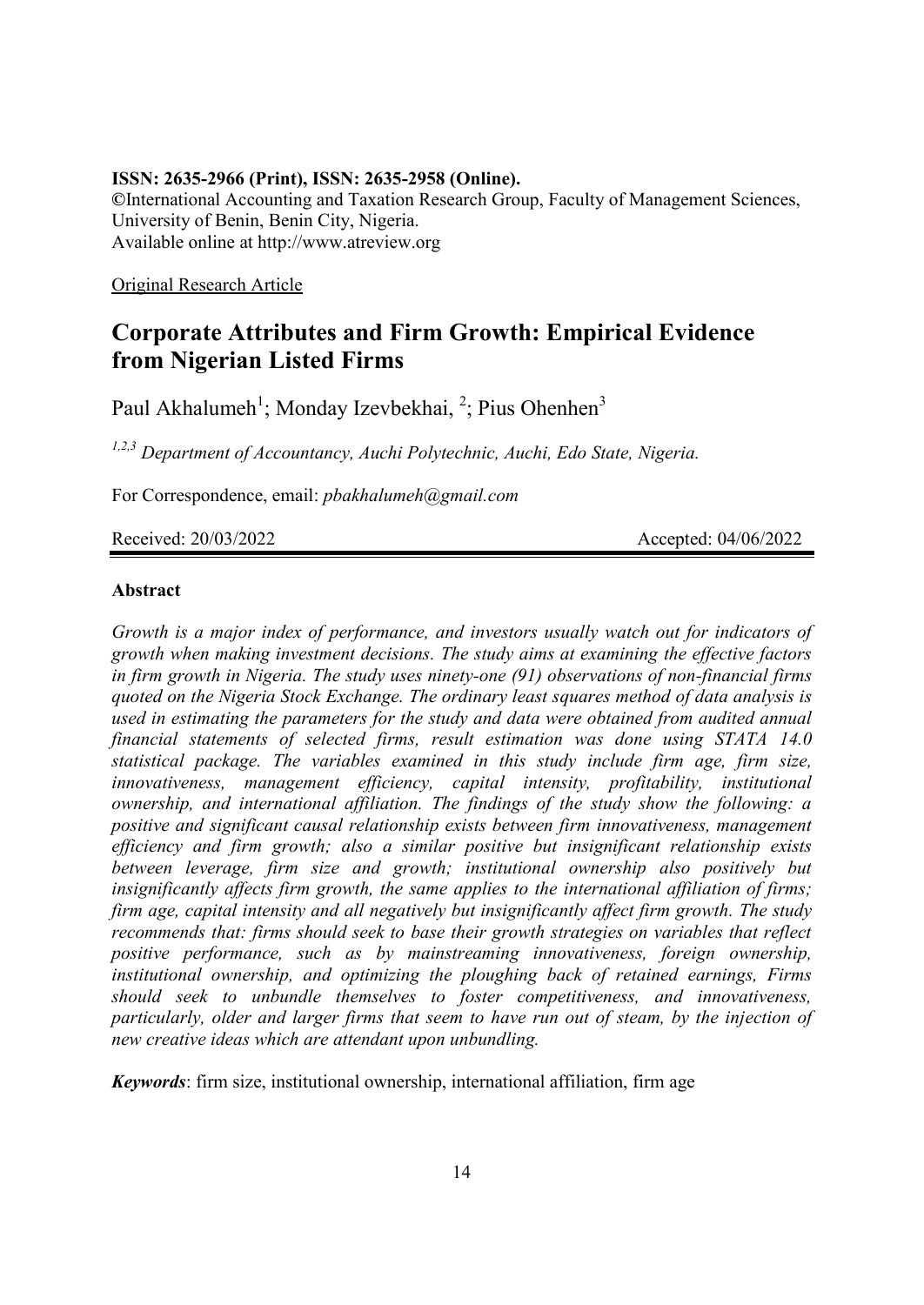This is an open access article that uses a funding model which does not charge readers or their institutions for access and is distributed under the terms of the Creative Commons Attribution License. (http://creativecommons.org/licenses/by/4.0) and the Budapest Open Access Initiative (http://www.budapestopenaccessinitiative.org/read), which permit unrestricted use, distribution, and reproduction in any medium, provided the original work is properly credited.

© 2022. The authors. This work is licensed under the Creative Commons Attribution 4.0 International License

*Citation:* Akhalumeh, P., Izevbekhai, M., & Ohenhen, P. (2022). Corporate attributes and firm growth: empirical evidence from Nigerian listed firms*. Accounting and Taxation Review, 6*(2): 14-30.

#### **INTRODUCTION**

In a world of dynamics and constant movements, nothing is expected to remain the same. They either grow by improvement or decline by being out-competed. Coad and Holzt (2010) observe that firm growth and decline are at the core of economic dynamics, noting that there is interest in the determinants of firm growth both at the individual business level and the more macro-national level since policymakers might be interested in job creation.

Several studies have been conducted on firm growth (Oliveira & Fortunate, 2004). There have largely been inconclusive results, while some are showing that growth is not an objective for all small firms; the ability to grow is important since it has been suggested that firms without or negative growth have a high probability to fail (Niskanen & Niskanen, 2007). Since the formulation of Gibrat's law in1931, the law which states that firm growth is independent of firm size, firm size has been revisited over and over again (Niskanen & Niskanen, 2007).

Firm profitability and growth prospects are sometimes considered the main objectives of a firm. This may be debatable, though. However, every firm strives to grow and survive even if they do not all have the same growth opportunities (Aregbeyen,2012). Aregbeyen (2012) observes that firm growth requires both a willing attitude to take up growth opportunities, and also the availability of suitable growth opportunities, demand for growth and supply of growth opportunities. Firm growth issue has implications for practical application and policy implications because it has a very close relationship with the process of job creation, wealth generation and the changing distributions of empowerment across economic activities and production units (Argbeyen, 2012). Terjesen and Szerb (2008) actually associated the economic performance of a firm or a geographic region with growth rates. They noted that growth is of central interest to a variety of stakeholders. While many studies have focused on firm features such as size, age, financing and innovation; some studies have shifted focus to the operators of the firms by examining such characteristics as entrepreneurial skills, risk-taking, opportunity recognition and managerial knowledge (Tejesen & Szerb, 2008).

This study is particularly important given that small and medium enterprises (SMEs) are seen worldwide as engines of economic development and employment generation.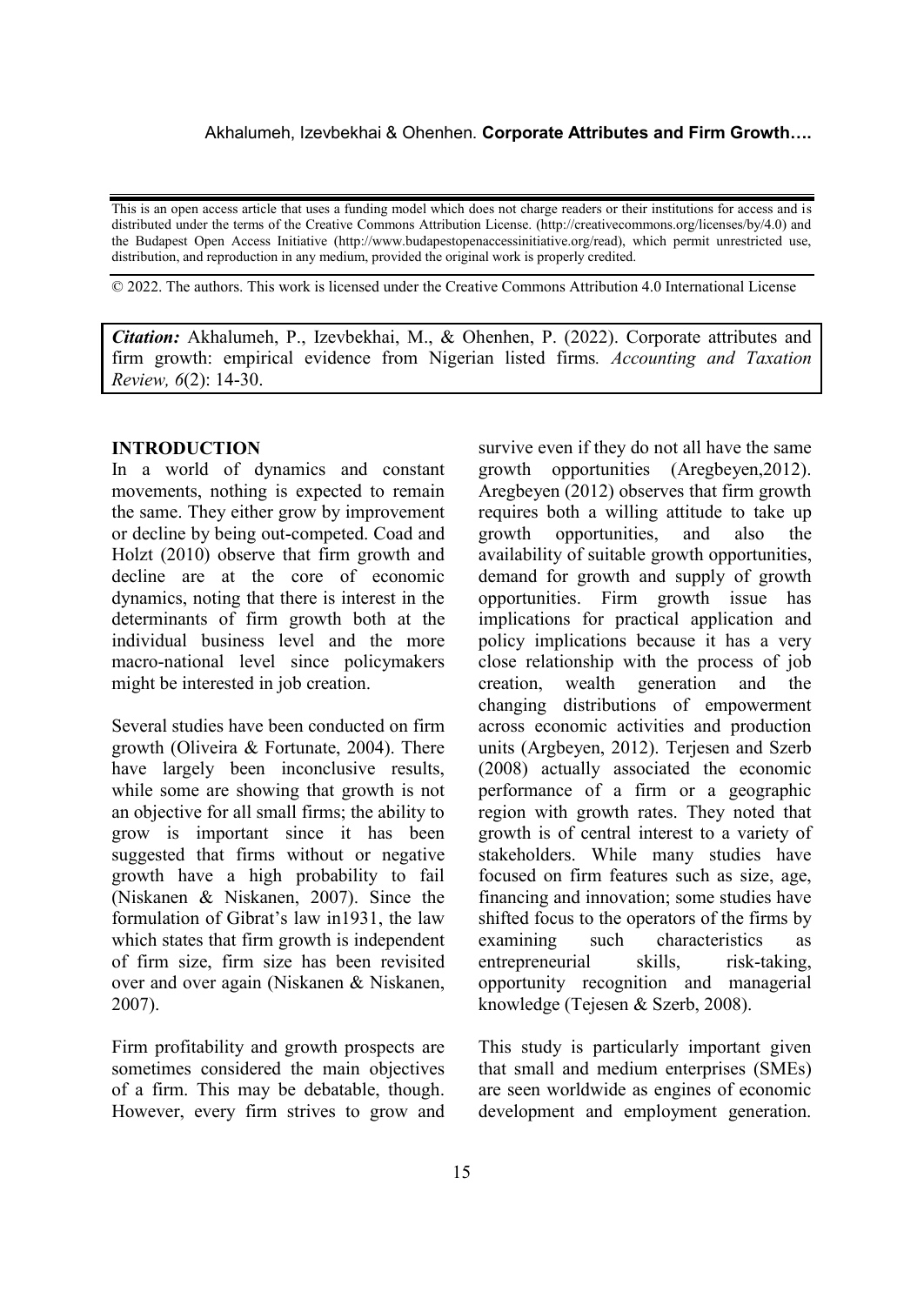Most businesses start as SMEs and are expected to grow over time. It is therefore important to study the factors that enhance the growth process given that they are visibly present in almost all economies. Both developed and developing economies realize that SMEs have become one of the key instruments to combat both social and economic problems and achieve economic objectives, giving SMEs the status of the "seeds of economic revival" (Khalid, Farooq & Raza, 2009; Safiriyu & Njogo, 2012; Katua, 2014; Bouazza, 2015; Leon, 2020; Malinic et al., 2020: Dahmash et al., 2021).

It is expedient to examine empirically firm characteristics that promote growth to determine what features should be pursued by Nigerian firms to enhance policy formulation by Nigerian firms, particularly the small and medium scale enterprises for them to be able to contribute more meaningfully to the economy.

To achieve the objectives of this study the following hypotheses (stated in null form) are formulated as guides for this study. Age has no significant effect on firm growth in non-bank firms in Nigeria; Firm size has no significant effect on firm growth in nonbank firms in Nigeria; Innovation has no significant effect on firm growth in nonbank firms in Nigeria; Leverage has no significant impact on firm growth in nonbank firms in Nigeria; Management efficiency has no significant effect on firm growth in non-bank firms in Nigeria; Capital intensity has no significant effect on firm growth in non-bank firms in Nigeria, and Profitability has no significant effect on firm growth in non-bank firms in Nigeria.

#### **REVIEW OF RELATED LITERATURE**

#### **Conceptual Review**

Conceptually, growth refers to expansion in size and empirically; this may be determined in terms of sales, assets, physical output, market share and profit (Terjesen & Szert, 2008). Firm growth is often seen as an indicator of a thriving economy (Zhou & de Wit, 2009). Three sets of factors are commonly identified as influencing firm growth: firm size, firm age, export propensity, foreign/local ownership structure, financing sources, productivity, and other factors which are sectoral and nationwide macro-economic variables (Burger, Manijan, Kosteve & Rojec, 2013). Firm growth is considered an important measure of company success; growth enables a firm to add value and is a factor that strengthens that organization (Loi & Khan, 2012). High growth firms are usually seen as crucial to economic prosperity. Firm growth is partly predictable at the time of startup (Pugsley, Sedlacek & Sterk, 2018). Oban (2014) noted that firm growth aims to capture the optimal scale and it is assumed that it cannot grow beyond the optimal point. Voulgaris, Asteriou and Agiomirgianakis (2003) noted that a wellaccepted measure of dynamism (growth in a firm) is rapid sales growth. Other commonly used measures of growth include employment and assets (Oliveira & Fortunate, 2004; Coad & Holzt, 2010; Gopinath, 2012). Firms create value through growth (Vaz, 2021).

Innovation refers to changes that are associated with improvements. Coad (2007) noted innovation has a key role in explaining the growth of firms. Innovations will most certainly always be the result of research and development (R&D) efforts, Coad (2007) observed that the major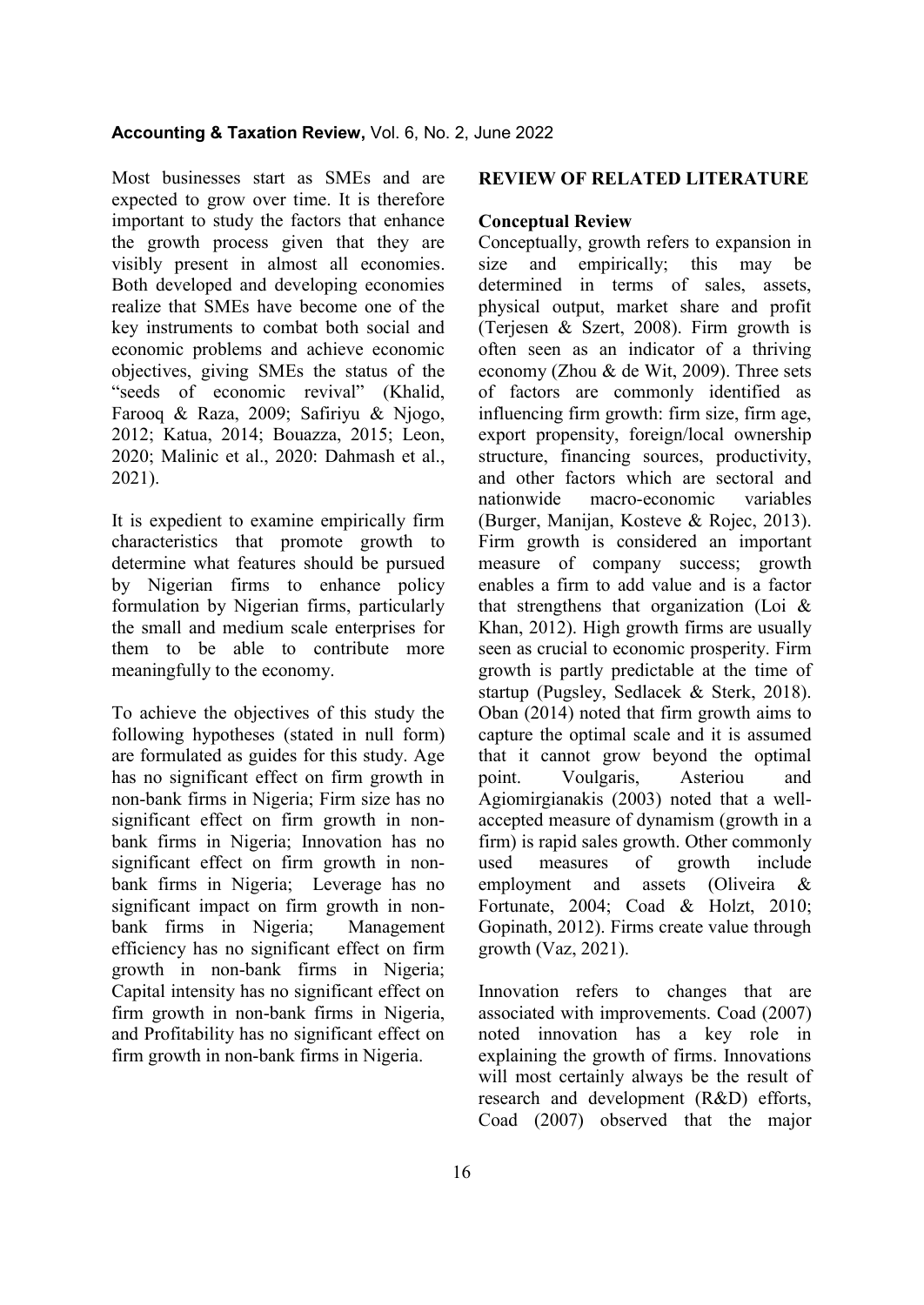difficulty in observing the effect of innovation on growth is that it may take time to convert increases in economically valuable knowledge (innovation) into economic performance. Effectively innovation involves the ability to invest in new technological space, and improvement in technology information networks (Katua, 2014; Bouazza, 2015).

Leverage has to do with the financing decisions of a firm; leverage represents the mix of capital available to a firm. Financial leverage represents the relative use of external financing in a firm's financing structure (Loi & Khan 2012; Gopinath, 2012). Kinathi, Galo and Melissa (2015) defined financial leverage as the use of debt in a company's financial structure for the magnification of earnings. Etudaiye-Muhtar and Ahmad (2014) defined leverage as the ratio of the book value of total debts to the book value of total assets.

Management efficiency is seen by Agregbeyen (2012) as indicative of a firm's ability to survive in a situation of falling prices, rising costs of production or declining demand for the firm's products, showing that the firm is in a good/bad position to exploit advantageously any such existing favourable conditions as rising sales prices, falling production costs and increasing demand for products. The importance of efficiency is highlighted by the learning theory, firms that are efficient must grow while those that are inefficient will ultimately fail regardless of their size (Hassan & Hart, 2016). Also referred to as operating efficiency, this is key to firm survival (Coad, 2007; Bui et al., 2021).

Capital intensity refers to the fixed assets turnover ratio (Voulgaris et al., 2003). Capital intensity may be captured by the

capital to output ratio (Agregbeyan, 2012). It is a measure of the amount of capital needed per revenue, calculated by dividing the total assets of a company by its sales. Higher capital intensity means that the company needs more assets than a company with a lower intensity ratio (Obaidullah, n.d). Thus, capital intensity shows the degree to which a firm must invest in assets so as to generate needed profit. There are no mathematical thresholds streamlining capital intensity (Jennifer, 2014).

Profitability is measured as net profit margin, return on assets, or return on equity (Voulgaris, et al., 2003). Profit-making is one of the ultimate goals of any economic activity (Loi & Khan, 2012). In simple terms, profitability is the ability of a business to earn a profit (profit is what is left over from the revenue after it pays off all expenses). It is the primary goal of all business ventures. It is measured with income and expenses (Gremsley, n.d; Hofstand, 2009). It is seen as the most important measure of the success of the business (Hofstand, 2009). Profitability is a relative measure that expresses profit in terms of a common denominator; hence it is often calculated as a ratio. Common ratios of profitability are generalized into two categories: margin ratios (such as gross margin, earnings before interest, taxes, depreciation, and amortization (EBITDA margin), operating profit margin, net profit margin and cash flow margin, and return ratios (return on assets (ROA), return on capital invested (ROCI), return on equity (ROI) and return on assets managed (ROAM) (Co-operate Financial Institute, n.d).

# **2.2 Theoretical Framework**

Theories commonly reviewed and associated with firm growth studies include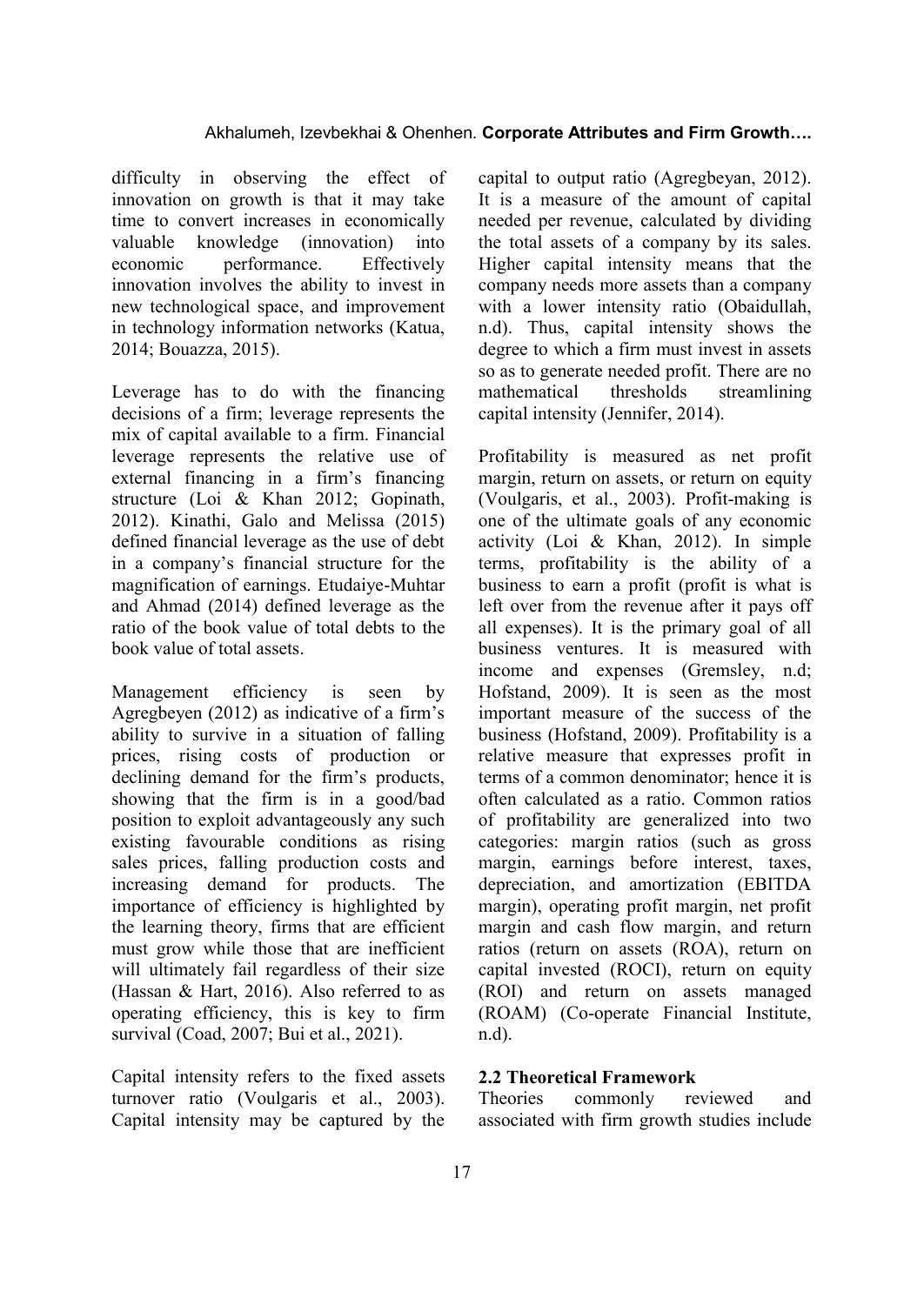Gilbrat's law, Alchian's theory, the financing constraint theory, the theory of Penrose and the pecking order theory (Loid & Khan, 2012). These theories are reviewed here.

#### **Gilbert's Law**

Also known as the "random work" theory of growth, this theory was proposed by Gilbrat in 1931, the theory proposes that firm growth is independent of size and age but that firm growth rates are randomly distributed by size and age. The theory proposes disproportionate growth which is contradictory to life cycle models (Terjesen & Szerb, 2008). The importance of Gilbrat's law dwells in its ability to provide a better explanation for empirical findings. This theory is an alternative to the neo-classical theory which informs that there is an equilibrium firm size to which all firms converge (Coban, 2014).

The main focus and concern of Gilbrat's Law are generally on the growth of firms not necessarily on high-growth firms (Audretsch, 2012).

#### **Alchian's Theory**

In 1950, Alchian did a classical work on evolutionary theory, this theory proposes a natural selection argument that fitter firms grow and survive while the less viable ones lose their market share and exit through the evolutionary selection mechanism. The theory emphasizes that the trend does not result from firm decisions but is an evolutionary process. If profitability is a measure of fitness, a more profitable firm will survive and grow, while the less profitable ones will lose their market share and fold up (Coban, 2014). This theory is an explanation of the neoclassical process of firm growth. It supposes that the mechanisms of growth will lead the

economy to a neoclassical optimum. This theory argues that the evolutionary mechanism sets the economy on the path of progress since fitter firms survive and grow while the less viable firms lose their market share and ultimately exit (Coad, 2007).

#### **The Penrose Theory**

This theory was developed in 1959, and it argues that the absence of given resources could limit the growth of the firm (Khalid et al., 2009) like the financing constraint theory, it pre-supposes that the competitive advantages of a firm, and ultimately its performance, is the result of the portfolio of resources it has (Audertsch, 2012). This<br>resource-based theory highlights the resource-based theory highlights the importance of internal resources in firm growth (Hassan & Hart, 2016).

The theory represents a dynamic vision which holds that firm growth is led by an internal momentum generated by learningby-doing. It is believed that firms are faced with incentives to grow because the knowledge possessed by a firm's personnel tends to increase automatically with experience (Coad, 2007). This theory is also known as the managerial limit to growth hypothesis. Its argument starts from the premise that management is a team effort in which individuals deploy specialized, functional skills to be able to coordinate their many activities in a coherent manner. As the firm grows, it needs to recruit new managers and must divert at least some existing managers from their current operational responsibilities to help manage the expansion of the management team. This places a constraint on the firm's growth process (Habri, 2007).

# **Pecking Order Theory**

This theory was first developed by Donaldson in 1961 and later modified in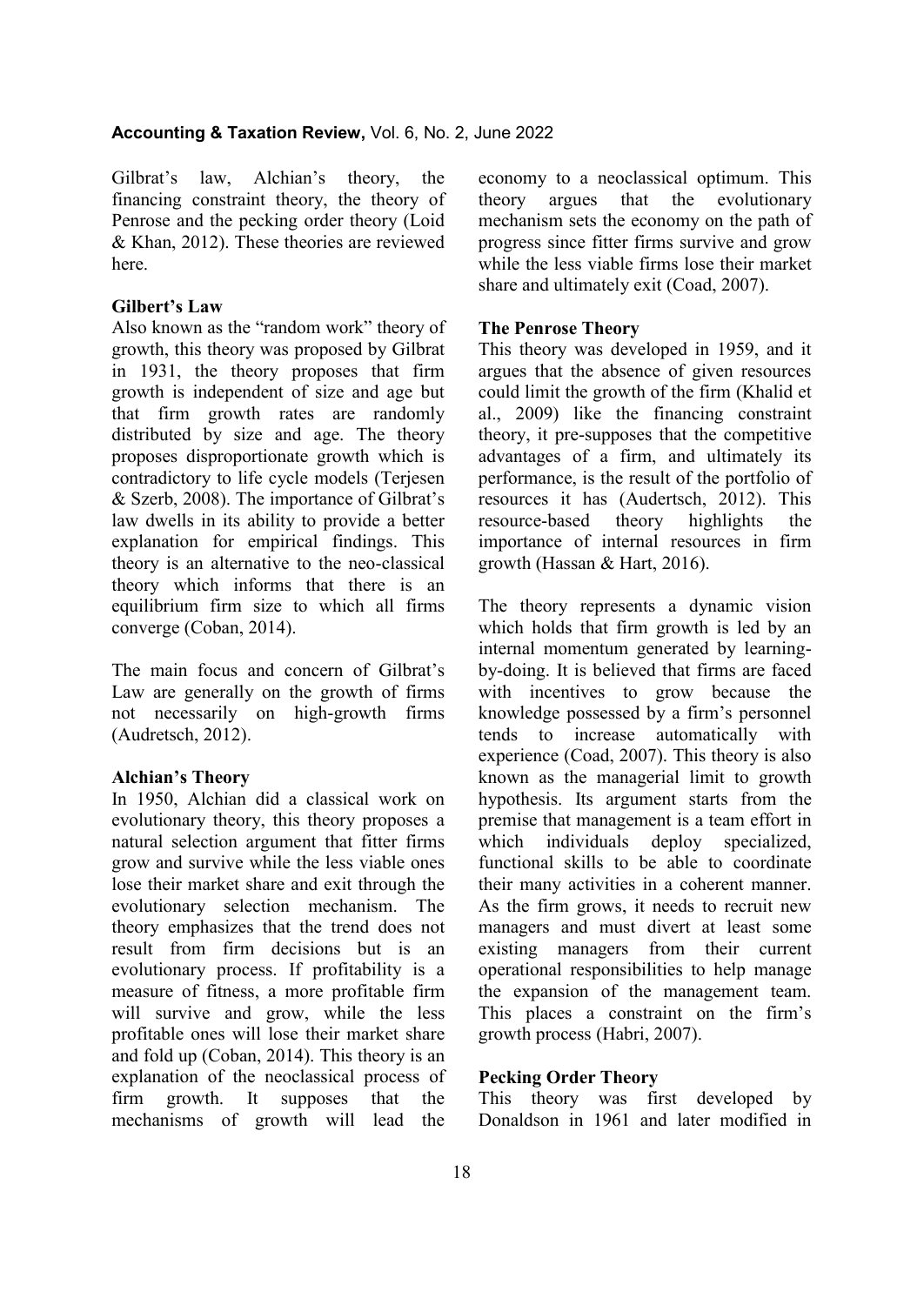1984 by Myers and Majluf. The theory argues basically that internal financing is preferred to external capital. The argument of the theory is that firms prioritize their sources of financing according to the principle of least effort. This suggests that firms use internal capital at start up. When the firms have depleted this internal capital they use debt capital. This is based on the fact that internal financing is the cheapest and access to external financing is often limited to young firms, and where this source is available, it is very expensive to them (Loi & Khan, 2012). The proponents of the theory thus suggest a hierarchy in the ways of financing firm growth (Honjo & Haradal, 2006).

#### **The Financing Constraint Theory**

This theory was proposed by Gilbrat in 1990 and it argues that firms which do not make a profit and thus do not have a buffer to invest, will not be able to finance their growth or at least their sustainability, and will consequently exit. The buffer refers to retained earnings which will not make a profit (Loi & Khan, 2012). This theory complements research that emphasize how access to finance affects firms' formation, survival and growth (Aregbeyen, 2012). The buffer is the same as the internal capital which is initially preferred to external capital according to the pecking-order theory. Firms which can maintain higher liquidity levels will face less financing constraints and are more able to finance growth opportunities at a lower cost (Loi & Khan, 2012).

#### **Empirical Review**

*Firm Age*: firm's age which is usually measured empirically as the time between when a firm was incorporated and when the firm is reporting (Segarra & Teruel, 2009; Papadaki & Chami, 2002) has been

variously studied as a factor in firm growth. Gebreyesus (2007) used the learning model of firm growth in six major towns in Ethiopia and found that age is inversely related to growth. This finding implies that younger firms grow faster than older firms. Terjesen and Szerb (2008) used the entrepreneur's age as a proxy for firm age and found that young's age is positively related to growth expectations.

This implies a significant negative relationship of firm age with firm growth. Measuring firm growth by employment growth, Audretsch (2012) found from OECD economies that firm age is a key characteristic linked with firm growth. Supporting the finding of a negative relationship between firm age and firm growth, Harabi (2005) studied Moroccan firms and found that firm age has a negative impact on firm growth. Oliveira and Fortunate (2004) studied Portuguese manufacturing and services firms, using panel data, and found that a negative relationship exists between firm growth and firm age. Based on this review, our expectation is that firm age negatively impacts firm growth.

*Firm Size*: firm size which is commonly measured in terms of total assets, total sales revenue and current employment (Tefera, Cebremichel & Abera, 2013; Katua, 2014; Bouazza, 2015; Gelan & Wakuna, 2016) is one of the most studied firm-specific factors in empirical growth literature. Burger et al. (2013) studied Central and Eastern European countries and found that large young firms are the most responsive while the small young firms are the least responsive.

Papadaki and Chami (2002) studied microbusinesses in Canada and found that size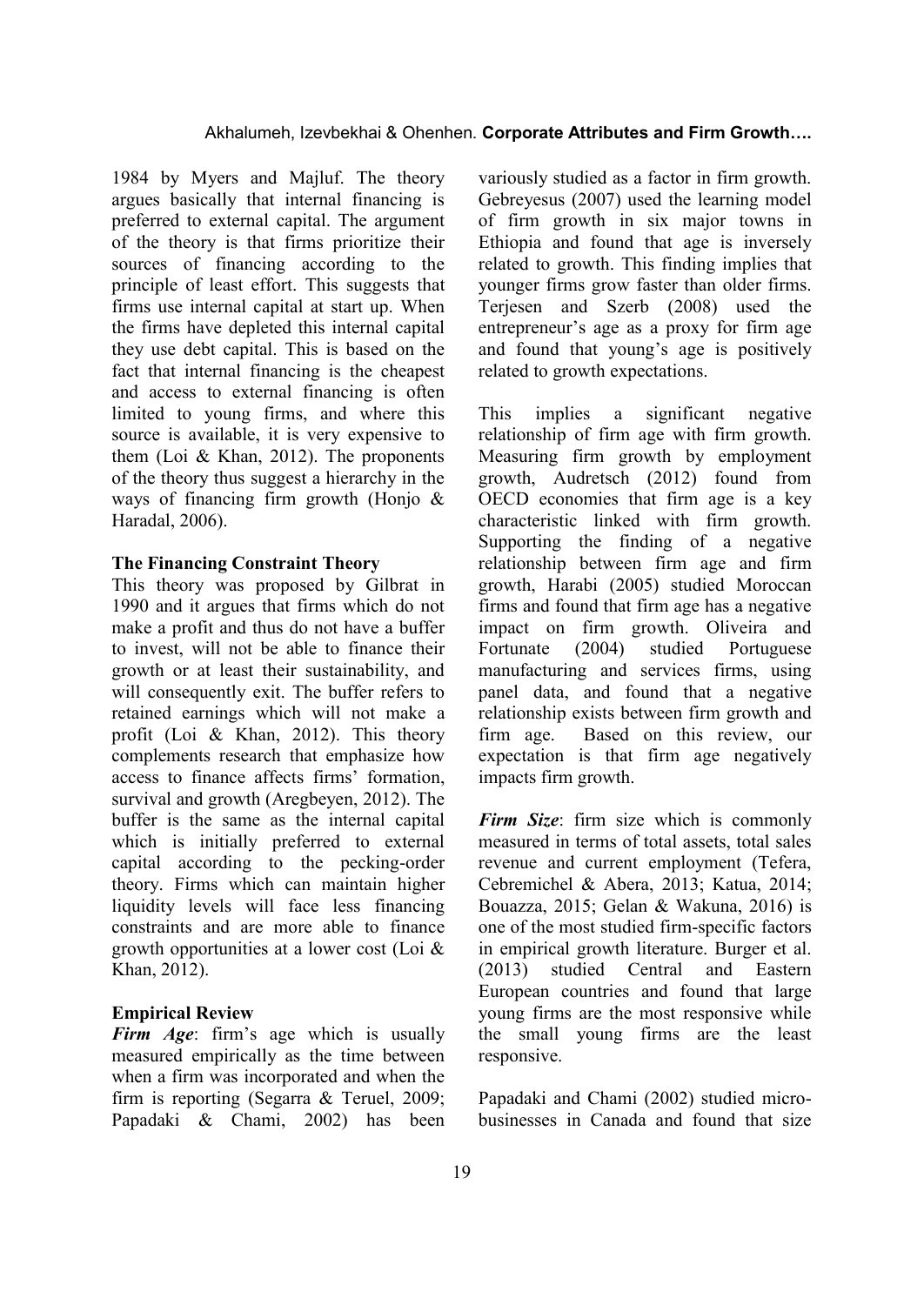has a significant impact on venture growth. Tarfasa et al. (2016) studied Ethiopian small and micro enterprises and found that startup size and growth of the medium and small enterprises are negatively correlated indicating that startup businesses with large sizes grow slower than their firms with smaller startup businesses. By using panel data analysis of 238 listed firms on Indonesia Stock Exchange in the period 1994 to 2004, Prasetyantoko and Parmono (2001) found that there is a significant relationship between firm size and performance during a post-crisis period, and that firm size is an important factor in recovering process. However, Anton (2016) studied Romanian listed firms and found from fixed effects regression that firm size appears to constrain growth. Also, Fiala and Hedija (2015) studied Czech firms and found that small firms grow faster than larger firms, thus negating Gibrat's Law. Using firm size (measured in terms of total assets) as a control variable, Loi and Khan (2012) found that firm size has an insignificant positive impact on firm growth among Belgian Firms.

Based on this review, firm size is expected to have a negative effect on firm growth among Nigerian listed manufacturing firms.

*Innovation*: Innovation is usually measured as the ratio of intangible assets to total assets (Loi & Khan, 2012). Loi and Khan (2012) found for Belgian firms that innovation has no significant effects on firm growth at a 5% level of significance. Braunnerdyelm, Ding and Thulim (2016) studied Swedish firms and used panel regression estimations on a dataset for the period, 1997-2012, and found both positive and significant effects on firm growth (measured by employment). Demirel and Mazzucato (2010) studied pharmaceutical

firms in the U.K. and found that except for those that do not patent, research and development (R&D) affects firm growth positively. Spescha and Woerter (2018) found for Swiss firms, using panel data, that firms with innovations show higher sales growth rates than non-innovative firms in periods of economic booms. Corsino and Gabriele (2010) found that incremental product innovations commercialized positively affect revenue streams in the integrated circuit industry. Colombelli, Haned, and Le Bas (2012) studied French firms using a community innovation system and found that innovative firms grow more than non-innovative ones. Also, Santi and Santoleri (2016) studied Chilean firms and used quartile analysis and found that process innovation shows a positive and significant relation with firm growth firms located at the  $75<sup>th</sup>$  and  $90<sup>th</sup>$  percentiles but negative association only for high-growth firms. Based on this review, our apriori expectation is that innovation has a positive effect on firm growth.

*Leverage*: Outside financing provides useful leveraging that can be used by firms in financing growth prospects (Santi & Santoleri, 2016; Cremades, 2018). Voulgaris, Asterion and Agiomirgianakis (2003) studied small manufacturing firms in Greece and found that long-term debt reliance (long-term leverage) has a positive and significant influence on firm growth. Hamourian, Al-Rdaydan and Chazalat (2018) studied Jordanian firms listed on Amman Stock Exchange and had findings that portrayed the irrelevance between financial leverage and growth of assets using the panel data regression method. Anton (2016) found from Romanian listed firms, using the fixed effects regression model, that leverage has a positive effect on firm growth (sales growth, assets growth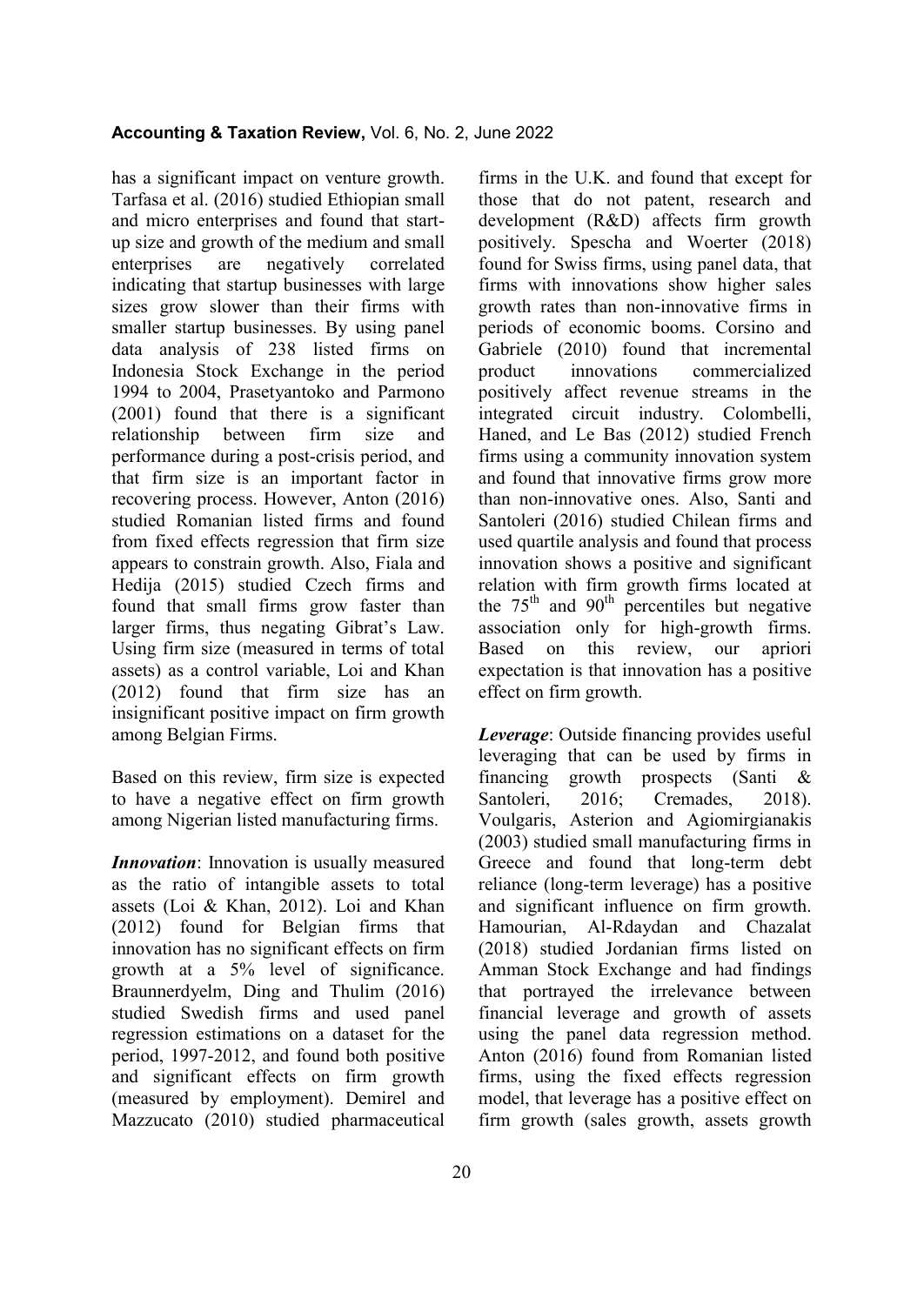and employment growth). Wu (2013) from pooled data from 13 countries found a comparable level of significant negative correlation between book leverage and firm growth a examined new Canadian manufacturing firms and found that leverage has a significant effect on firm growth. Avarmaa (2011) studied companies in the Baltic countries and from fixed effect regression found that leverage does not have a significant impact on the growth of multinational companies. Anderson (2002) found from Belgian and UK firms that, using panel data set, there is a possible linkage between leverage and slow growth.

Based on this review, our apriori expectation is that leverage has a positive effect on firm growth among Nigerian non-bank firms.

*Management Efficiency*: Management efficiency which is measured empirically as the net profit margin is an indication of the firm's ability to survive in a situation of falling prices, rising costs of production or declining demand for its products (Aregbeyen, 2012). Gelan and Wakuma (2016) studied micro and small enterprises in urban areas of West Shoa in the Oromia Regional State of Ethiopia and used binary logistic regression and found that certain variables which border on managerial efficiencies such as the firm's customer handling and business recording have a positive and significant impact on firm growth while the variable of firm conduct of market research has a positive but not significant effect. Aregbeyen (2012) studied a sample of 94 publicly listed firms during the period 1994-2005 using a combination of both descriptive and statistical analysis and found that management efficiency was among the significant determinants of firm growth. Darte, Brito, Di Serio, and Martins (2011) studied manufactory firms in Brazil and examined operational practices (that impact management efficiency) and found no positive relationship with performance (including

Growth). The operational practices they studied include quality management, just-intime, service outsourcing and ISO Certification. Ohnemus (2007) found from German firm-level data, using an endogenous switching regression model that IT outsourcing (a proxy for management efficiency has a positive effect firm's employment growth rate.

Based on this review, our apriori expectation is that management efficiency has a positive impact on firm growth.

*Capital intensity*: Capital intensity which is captured as the capital-output ratio measures the amount of capital needed per total revenue (Steyn, 2012). Aregbeyen (2012), from Nigerian evidence, found that capital intensity is among the significant determinants of firm growth. Voulgaris et al. (2003) found sufficient evidence from the Greek manufacturing sector to demonstrate that capital intensity (low fixed asset turnover) is significantly related to fast growth. Carrizosa (2007) found from Spanish manufacturing and service industries that capital intensity had a positive and significant effect on both the manufacturing and service sectors in both high and low-tech firms using the randomeffects model. Braude and Menashe (2004) studied Israeli firms and found that through regression, capital intensity does not have a significant positive effect on growth. Tajnikar, Ponikvar and Bonca (2016) studied Slovenian firms and concluded that low capital intensity leads to more flexibility and profitability and therefore grows faster. From a sample of 59 firms in DACH countries, Gruenwald (2016) used Pearson correlation and concluded that while capital intensity is characteristic of growth firms, it is not an explanatory factor.

Based on this review our apriori expectation is that capital intensity has a negative impact on firm growth.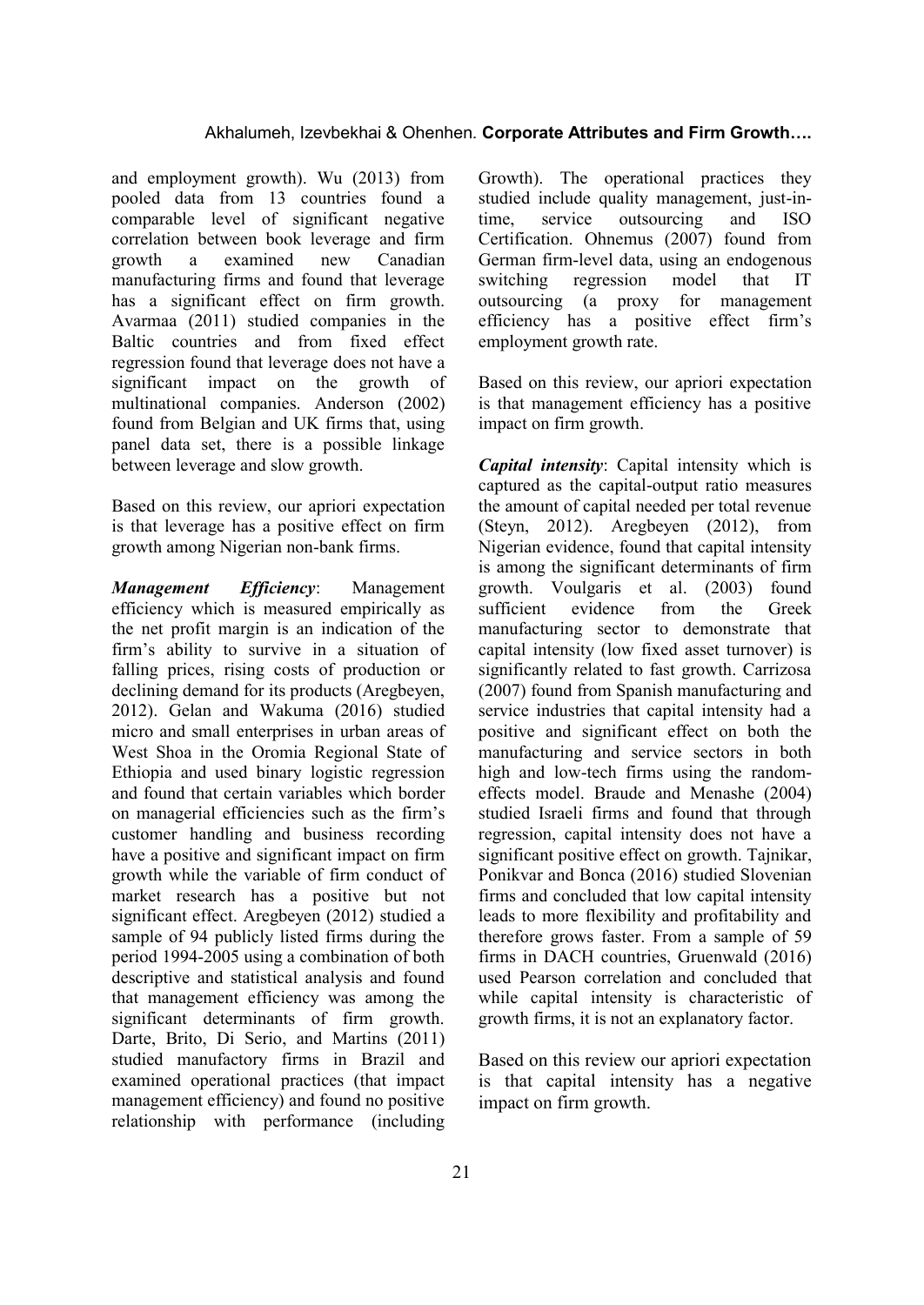*Ownership Structure*: Ownership structure reflects in a number of ways including foreign versus domestic ownership, government ownership, management ownership and block ownership (Coad, 2007; Aregbeyen, 2012; Burger et al., 2013). Stanholm, Pukkinen and Helnonen (2015) studied family businesses and found that family ownership is both directly and indirectly associated with firm growth, using a sample of 532 firms. Kim, Park and Lee (2018) used Korean data and found that ownership structure impacts corporate social responsibility performance and that this is useful in promoting sustainability and growth. Moreno and Castillo (2011) found for Spanish firms that there is a significant positive relation between non-concentration and greater mobility in investment and growth prospects. Gopinath (2012) used a GMM system estimator on 148 US firms to test the dynamic panel dataset and found that growth is directly related to insider ownership. Saridakis, Lai, Torres, and Mohammed (2017) studied UK businesses, used the profit estimation technique and found that family ownership has a negative effect on growth in employment size and turnover but where there are professional managers; there is no difference between the effect of family ownership and non-family ownership in terms of growth patterns.

Based on this review, our apriori expectation is that ownership structure (ownership concentration) has a positive effect on firm growth.

#### **METHODOLOGY**

The data used in this study were collected from audited published annual reports of non-bank firms listed on the Nigeria Stock Exchange (NSE) for the period 2012 to 2017. The pooled data analysis was used to estimate the parameters of the adopted model. This was done to properly capture both inter-firm and inter-temporal heterogeneity of the studied firms. The sample size for the study was (which was purposively selected) 150 observations. The STATA 14.0 statistical package was used to estimate the relevant parameters from a multiple regression model.

## **Model Specification**

The model used in this study is adopted from the model used by Aregbeyen (2012), thus:

GRT=  $\beta_0$  +  $\beta_1$ FAG+  $\beta_2$ FSZ+  $\beta_3$ NV+  $\beta_4$ FNLEV +  $\beta_5$ MGEF +  $\beta_6$ CPIT +  $\beta_7 INOW + \beta_8 INTAF + \epsilon$ 

Where:

 $GRT =$  Firm growth (measured by the rate of change in sales revenue from one Year to another  $FAG = Firm \, age$ ;  $FSZ = Firm \, size$ (measured as the national log of total assets),  $NV = Innovation$  (measured as the intangible assets to total assets ratio); FNLEV = Financial leverage (measured as total liabilities to total assets ratio); MGEF = Management efficiency (measured as operating profit margin), CPIT= Capital intensity (measured as the ratio of noncurrent assets to total sales ratio), INOW= Institutional ownership (measured as the proportion of shareholding by institutional investors) and INTAF= International affiliation (a dummy variable measured by the presence or absence of foreign investors or foreign directors in the board).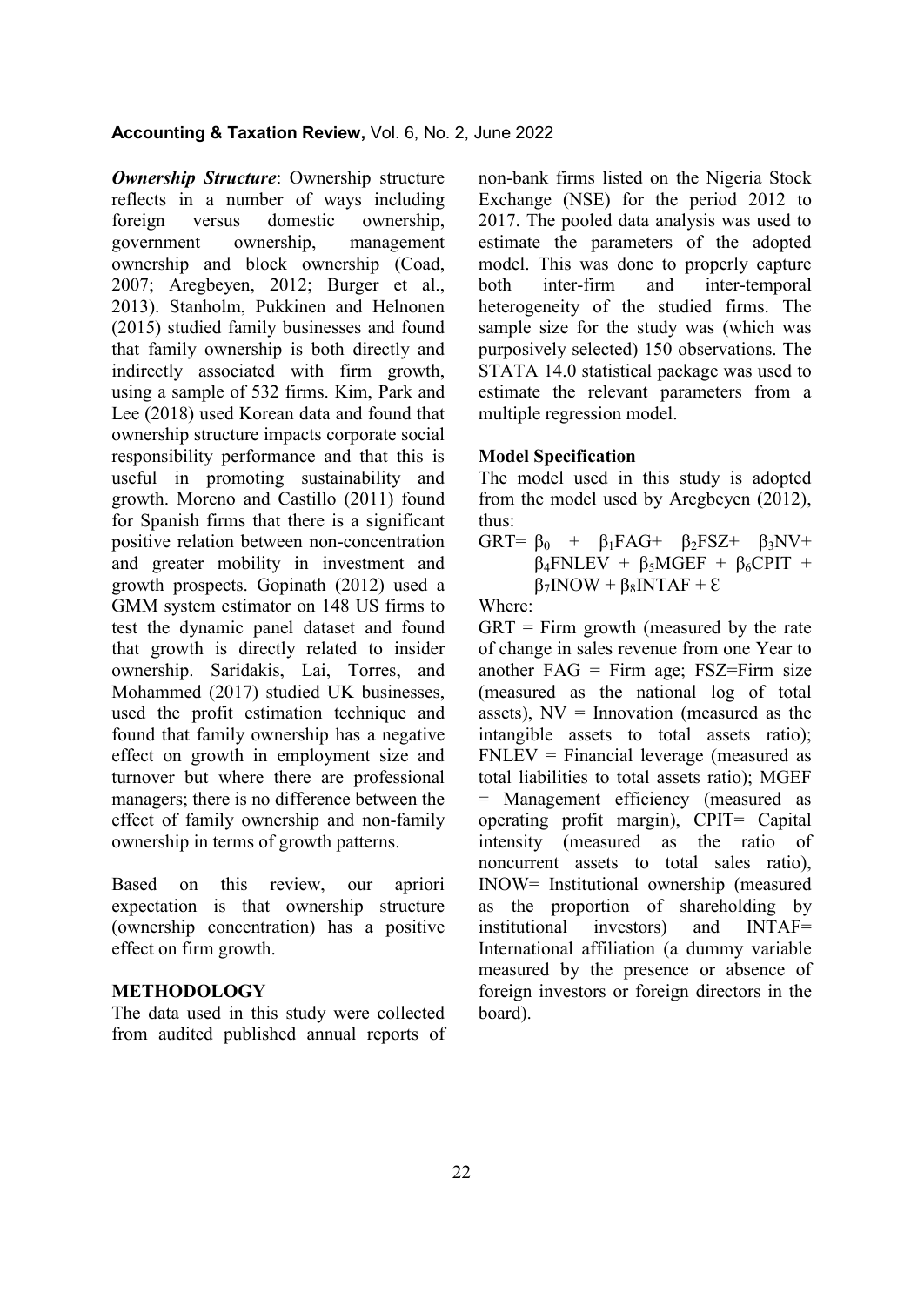Akhalumeh, Izevbekhai & Ohenhen. **Corporate Attributes and Firm Growth….**

| <b>VARIABLE</b> |     | <b>Obs</b> Mean | Std. Dev. | Min         | Max   | Pr(Skewness) | Pr(Kurtosis)     | Prob>chi2 |
|-----------------|-----|-----------------|-----------|-------------|-------|--------------|------------------|-----------|
| <b>FMGRT</b>    | 150 | 0.636           | 3.045     | $-0.935$    | 24.95 | 0.0000       | 0.0000           | 0.0000    |
| <b>FMAG</b>     | 150 | 147.1           | 421.9     | 7           | 2017  | 0.0000       | 0.0000           | 0.0000    |
| <b>FMSZ</b>     | 150 | 23.82           | 1.978     | 18.24       | 30.63 | 0.9805       | $ 0.5669\rangle$ | 0.8485    |
| <b>FMINV</b>    | 150 | 0.041           | 0.174     | $ 0\rangle$ | 1.585 | 0.0000       | 0.0000           | 0.0000    |
| <b>FNLEV</b>    | 150 | 6.100           | 65.74     | 0.005       | 805.8 | 0.0000       | 0.0000           | 0.0000    |
| <b>MGEFF</b>    | 150 | 0.255           | 0.581     | $-0.097$    | 6.345 | 0.0000       | 0.0000           | 0.0000    |
| <b>CPINT</b>    | 150 | 2.896           | 26.82     | 0.006       | 329.1 | 0.0000       | 0.0000           | 0.0000    |
| <b>PROF</b>     | 150 | 0.614           | 6.098     | $-0.037$    | 74.77 | 0.0000       | 0.0000           | 0.0000    |
| INSOW           | 150 | 0.524           | 0.256     | $ 0\rangle$ |       | 0.0431       | 0.2979           | 0.0761    |
| <b>INTAF</b>    | 150 | 0.607           | 0.490     | $ 0\rangle$ |       | 0.0281       |                  |           |

*Table 1: Descriptive Statistics*

*Source: Computed from Data from Various Annual Reports Using STATA 14.0*

Table 1 shows that except for firm size, institutional ownership and international affiliation all the data on all the studied variables are normally distributed. The probabilities of skewness, kurtosis, and chi sq statistics are 0.00, meaning that the normality of the distribution is significant even at 1% level of significance. The studied firms are not dominated by firms of extreme features. The mean logarithm of the total assets (a proxy for firm size) is 23.82

while the maximum logarithm is 30.63. In the same vein, the mean growth rate of the firms is 0.636 with the highest and minimum values as 24.93 and -0.935 respectively. Similarly, the firms are not dominated by only high performing firms or only poorly performing firms. The study included firms with ROA as high as 74.77 and low as high -0.037, the mean ROA being 0.614. So, the data are highly representative of all firms in the population.

|              | <b>FMGRT</b> | FMAG      | FMSZ      | <b>FMINV</b> | <b>FNLEV</b> | <b>MGEFF</b> | <b>CPINT</b> | <b>PROF</b> | INSOW  | <b>INTAF</b> |
|--------------|--------------|-----------|-----------|--------------|--------------|--------------|--------------|-------------|--------|--------------|
| FMGRT        | 1.0000       |           |           |              |              |              |              |             |        |              |
| <b>FMAG</b>  | 0.0413       | 1.0000    |           |              |              |              |              |             |        |              |
| FMSZ         | 0.1372       | $-0.1897$ | 1.0000    |              |              |              |              |             |        |              |
| <b>FMINV</b> | 0.0137       | $-0.0489$ | $-0.0895$ | 1.0000       |              |              |              |             |        |              |
| <b>FNLEV</b> | $-0.0423$    | $-0.0169$ | $-0.2346$ | 0.7366       | 1.0000       |              |              |             |        |              |
| <b>MGEFF</b> | $-0.0005$    | $-0.0103$ | 0.0918    | $-0.0104$    | 0.0051       | 1.0000       |              |             |        |              |
| <b>CPINT</b> | $-0.0416$    | $-0.0186$ | $-0.2351$ | 0.7348       | 0.9997       | 0.0060       | 1.0000       |             |        |              |
| PROF         | $-0.0426$    | $-0.0181$ | $-0.2349$ | 0.7346       | 0.9998       | 0.0094       | 0.9997       | 1.0000      |        |              |
| <b>INSOW</b> | 0.0242       | $-0.0090$ | 0.3665    | 0.0203       | 0.0310       | $-0.1322$    | 0.0341       | 0.0315      | 1.0000 |              |
| <b>INTAF</b> | 0.0202       | $-0.1798$ | 0.1828    | 0.0066       | 0.0651       | 0.0331       | 0.0662       | 0.0662      | 0.4146 | 1.0000       |

*Table 2: Correlation Matrix*

*Source: Computed from Data from Various Annual Reports Using STATA 14.0*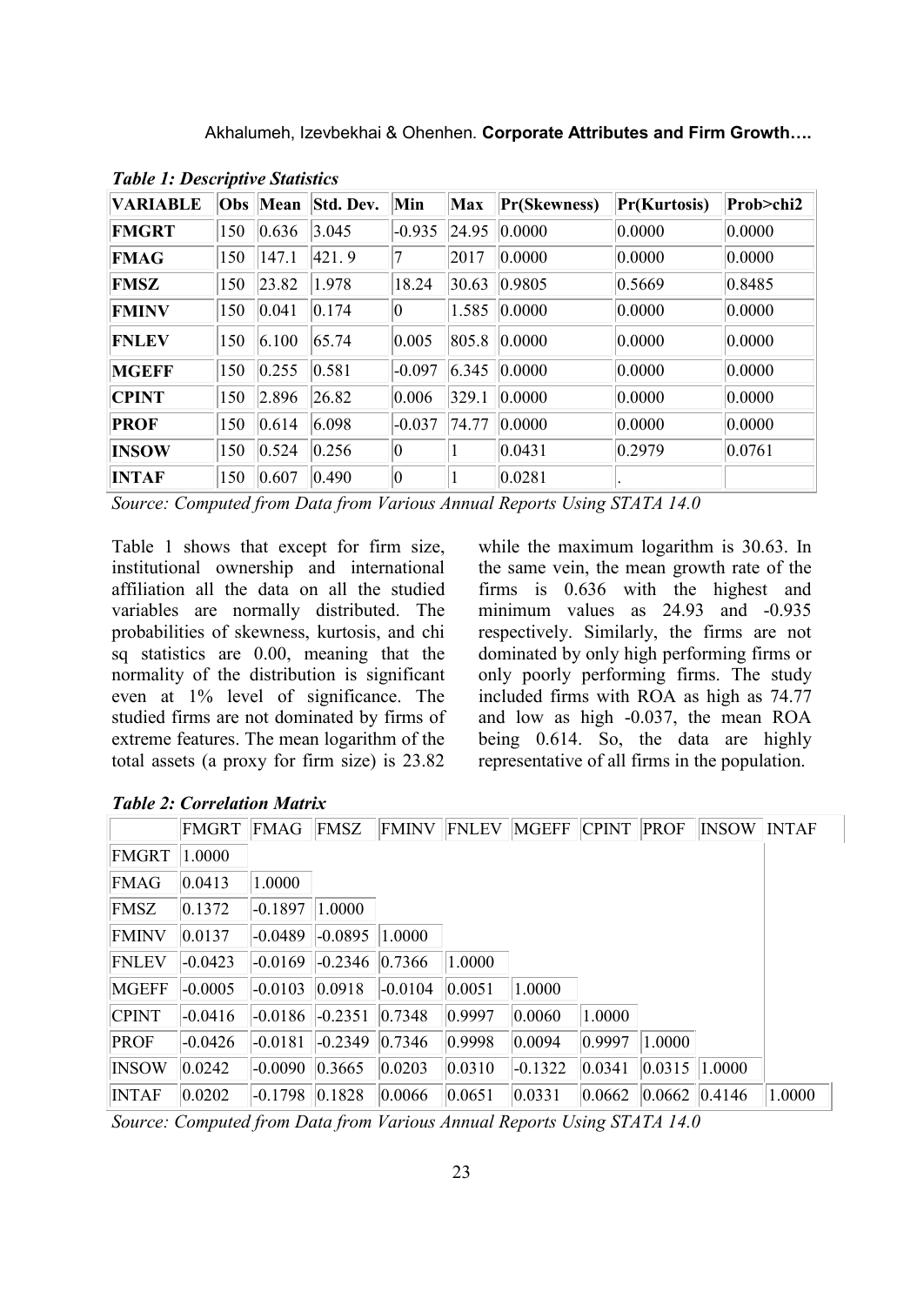Table 2 shows that the data are not free from the problem of autocorrelation as indicated by the presence of a near-perfect correlation between profitability and leverage and capital intensity, on the one hand, and between capital intensity and leverage, on the other, of these variables, financial leverage and firm profitability failed the VIF test, and were therefore eliminated from our model. The table shows a positive correlation between firm growth rate and firm age, firm size, firm innovation, and institutional ownership but negatively correlated financial leverage, managerial efficiency, capital intensity and profitability variables in our model.

| Variable           | <b>Apriori Sign</b> | <b>OLS Regression</b> | <b>Robust Regression</b> |
|--------------------|---------------------|-----------------------|--------------------------|
| <b>FMAG</b>        |                     | 0.0006                | 0.0006                   |
|                    |                     | (0.95)                | (0.91)                   |
|                    |                     | [0.095]               | [0.064]                  |
|                    | $+$                 | 0.2508                | 0.2453                   |
| <b>FMSZ</b>        |                     | (1.67)                | (1.65)                   |
|                    |                     | [0.097]               | [0.101]                  |
|                    | $\ddot{}$           | 1.4042                | 1.3119                   |
| <b>FMINV</b>       |                     | (0.64)                | (0.60)                   |
|                    |                     | $[0.026]$ **          | $[0.047]*$               |
|                    | $+$                 | $-0.0582$             |                          |
| <b>FNLEV</b>       |                     | $(-0.26)$             |                          |
|                    |                     | [0.794]               |                          |
|                    | $+$                 | 0.1030                | 0.1074                   |
| <b>MGEFF</b>       |                     | (0.22)                | (0.24)                   |
|                    |                     | [0.024]               | [0.010]                  |
|                    | $\ddot{}$           | 0.2440                | $-0.0066$                |
| <b>CPINT</b>       |                     | (0.61)                | $(-0.45)$                |
|                    |                     | [0.545]               | [0.653]                  |
|                    |                     | $-0.4771$             |                          |
| <b>PROF</b>        |                     | $(-0.19)$             |                          |
|                    |                     | [0.847]               |                          |
|                    |                     | 0.6680                | 0.5688                   |
| <b>INSOW</b>       |                     | (0.55)                | (0.48)                   |
|                    |                     | [0.051]               | $[0.033]*$               |
|                    |                     | 0.1944                | 0.1804                   |
| <b>INTAF</b>       |                     | (0.33)                | (0.31)                   |
|                    |                     | [0.740]               | [0.757]                  |
|                    |                     | $-5.2845$             | $-5.1088$                |
| Const              |                     | $(-1.55)$             | $(-1.52)$                |
|                    |                     | [0.123]               | [0.131]                  |
| R-Squared          |                     | 0.0307                | 0.0304                   |
| Adj R-Squared      |                     | $-0.0316$             | $-0.0246$                |
| F-Statistic        |                     | 0.49(0.0009)          | 0.55(0.0007)             |
| Observations       |                     | 150                   | 150                      |
| <b>VIF</b>         |                     | 965.67                | 1.55                     |
| Heteroskedasticity |                     |                       | 2.31(0.1283)             |

*Table 3: Panel Regression Results*

*Source: Computed from Data from Various Annual Reports Using STATA 14.0 Notes: \*, \*\* Significant at 1% and 5% levels of significance respectively Regression coefficient, ( ) t-value and [ ] p-value* 

Table 3 shows the various regression coefficients under both the OLS regression and robust regression. Using the VIF test, the VIF statistic (965.67) shows that we needed to drop some variables which led to dropping the profitability and leverage variables leading to the robust regression whose results are used in this study. Table 3 shows the F-statistic to be 0.55 with a probability of 0.0007, meaning that overall all the studied variables significantly affect firm growth.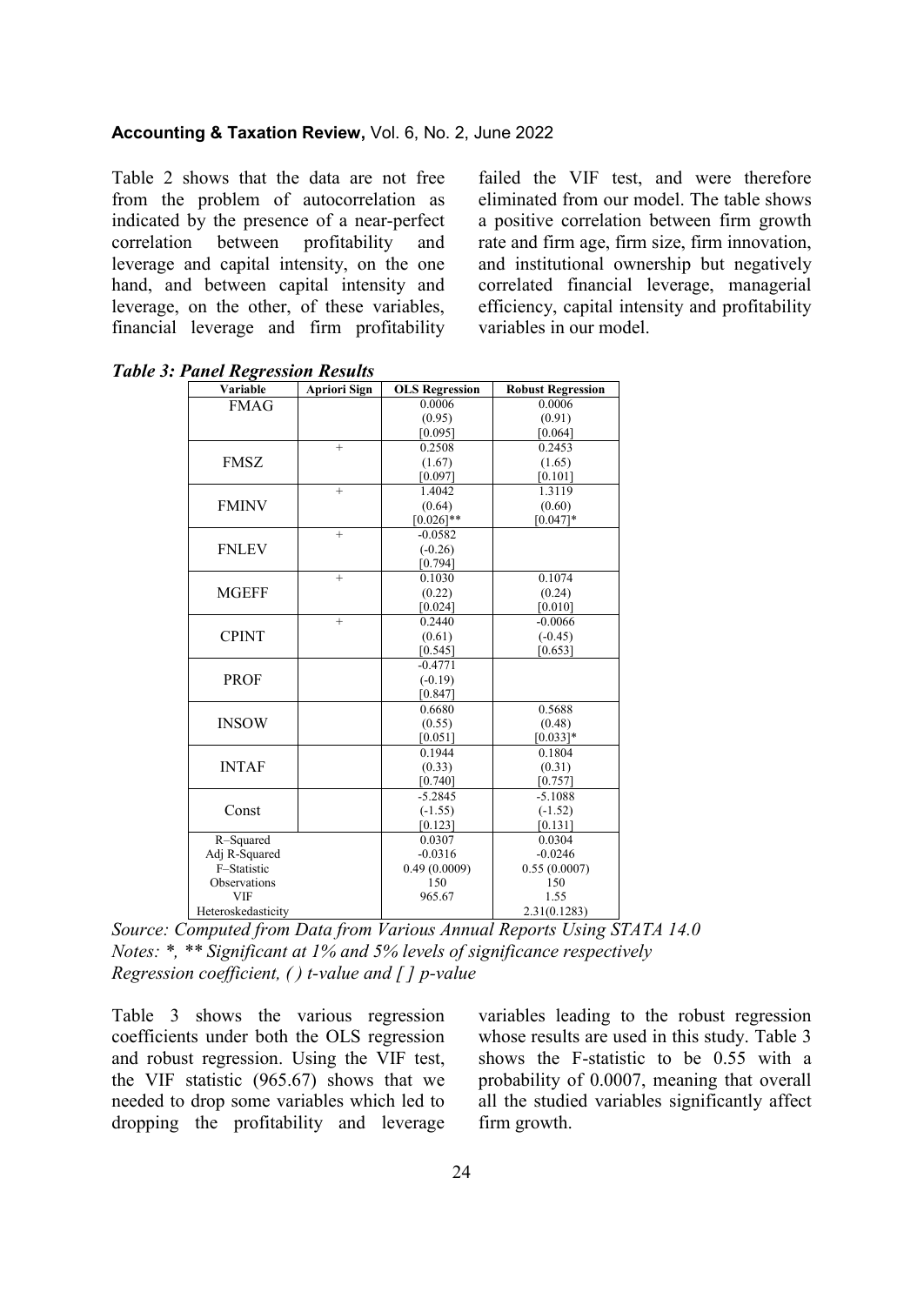Also, the table shows R-squared and adjusted R-Squared values of 0.0304 and - 0.0246 respectively which imply that about 3% of the systematic variations in audit fees in our sampled firms over the period are explainable by the independent variables in our model. The estimated results of the independent variables are used to test our stated hypotheses as shown below.

*Firm Age (FMAG)*: With a coefficient of - 0.0006, the results show that firm age is negatively related to firm growth, but a probability of 0.064 implies that the relationship is insignificant; leading to the acceptance of the null hypothesis and the rejection of the alternative hypothesis that firm age has a significant relationship with firm growth. This finding is consistent with the findings by Terjesen and Szerb (2008) and Gebreyesus (2007).

*Firm Size (FMSZ):* With a coefficient of 0.2453, and a probability of 0.101, the results show that the firm size (proxied by the natural log of total assets) is insignificantly positively related to firm growth in Nigeria which implies a rejection of the alternative hypothesis. This finding is consistent with the finding by Loi and Khan (2012) but not consistent with the findings of Tarfasa et al. (2016) and Burger et al. (2013).

*Innovation (FMINV):* With a coefficient of 1.3119, the results indicate a positive relationship between innovation and firm growth. A probability of 0.047 indicates a significant relationship between the variables, thus accepting the alternative hypothesis at a 5% level of significance. This result is consistent with the findings by Demirel and Mazzucato (2010), Colombelli, Haned and Le Bas (2012), Santi and

Santoleri (2016) and Corsino and Gabriele (2010).

*Management Efficiency (MGEFF):* With a coefficient of 0.1074, the results indicate a positive relationship between managerial efficiency and firm growth, and with a probability of 0.010, the results indicate that the relationship is significant. This leads to the rejection of the null hypothesis and the acceptance of the alternative hypothesis at a 5% level of significance. This finding is not consistent with the finding by Aregbeyen (2012) and Gelan and Wakuma (2016), but not consistent with the finding of Darte et al. (2011).

*Capital intensity (CPINT):* With a coefficient of -0.0066, the results indicate a negative relationship between capital intensity and firm growth, with a probability of 0.653. The results indicate that the relationship is not significant at a 5% level of significance. This leads to the null of the alternative hypothesis and the rejection of the acceptance hypothesis. This finding conforms to the findings by Carrizosa (2007), Braude and Menashe (2004) and Gruenwald (2016).

*Ownership Structure (INSOW):* With a coefficient of 0.5688, the results indicate a positive relationship between ownership structure and firm growth, with a probability of 0.033. The results indicate that the relationship is significant at a 5% level of significance. This leads to the acceptance of the alternative hypothesis and the rejection of the null hypothesis. This finding is conforms to the findings by Kim et al. (2018), but not consistent with Saridakis, Lai, Torres and Mohammed (2017).

*International affiliation (INTAF):* With a coefficient of 0.1804, the results indicate a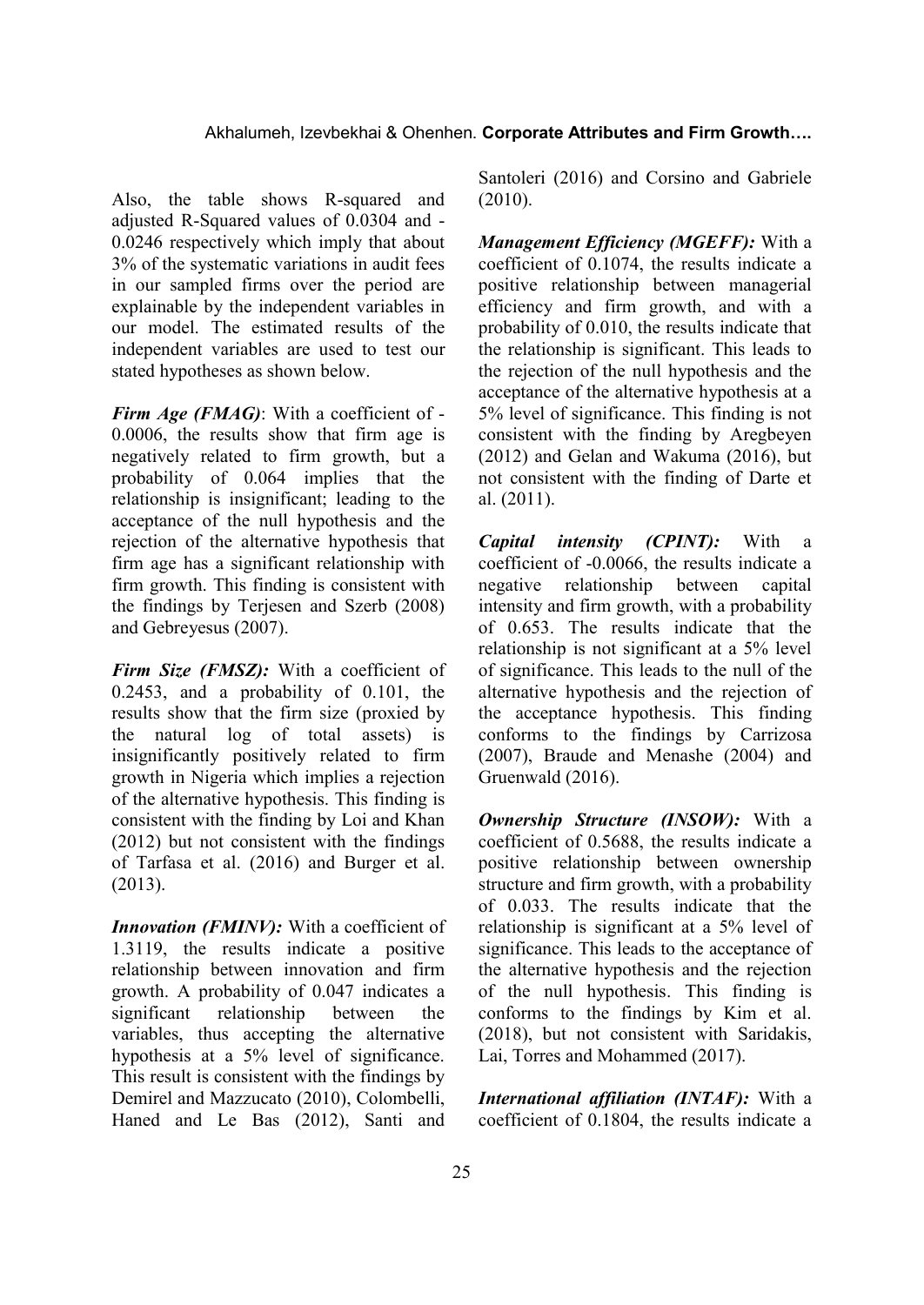positive relationship between international affiliation and firm growth, with a probability of 0.757. The results indicate that the relationship is not significant at a 5% level of significance. This leads to the acceptance of the null hypothesis and the rejection of the alternative hypothesis. This finding does not conform to the findings by Voulgaris et al. (2003).

## **CONCLUSION AND RECOMMENDATIONS**

From the study, we conclude that firm age negatively influences firm growth though insignificantly the same nature of effect is impacted by capital intensity. Size and international affiliation positively but insignificantly promote firm growth, innovation, management efficiency and ownership structure are significant in positively enhancing firm growth among studied firms.

Based on the findings of this study, the researchers recommend as follows:

- a) Firms should seek to constantly seek to maximize innovations and innovative ideas and strategies in their operations so as to increase their growth potential.
- b) Firms should always mainstream their management efficiency so as to be able to manage falling prices, rising costs of production or declining demand for the firm's products and ensure the stability that is needed for firm growth.
- c) Firms should optimize institutional ownership to ensure appropriate monitoring of growth strategies in their operations so as to increase their growth potential
- d) Since the mere fact of international affiliation is not significant in firm growth, firms with significant international affiliation should incorporate technology and idea transfer

in their operations so as to be able to leverage already developed international best practices.

- e) Firms should streamline their asset needs so as not to carry too much unneeded assets which may have no meaningful contribution to output generation.
- f) Firms should seek to unbundle themselves to foster competitiveness, innovativeness, particularly, older, and larger firms that seem to have run out of steam, by the injection of new creative ideas which are attendant upon unbundling*.*

## **REFERENCES**

- Aregbeyen, O. (2012). The determinants of firm growth in Nigeria. *Pakistan Journal of Applied Economics, 22*(1), 19-38.
- Audretsech, D. B. (2012). Determinants of high-growth entrepreneurship. Report Prepared for the OECD/DBA International Workshop on "Highgrowth firms; local policies and local determinants "Copenhagen 28 March 2012
- Avarmaa, M. (2011). Does leverage affect company growth in the Baltic countries? A paper Presented at 2011 International Conference on Information and Finance, *IPEDR*, 21, 90-95
- Bazza, A. B. (2015). Small and medium enterprises as an effective sector for economic development and employment creation in Algeria. *International Journal of Economics, Commerce and Management, 3*(2), 1-16
- Braude, J., & Menshe, Y. (2004). Does the capital intensity of structural change matter for growth? Discussion Paper No.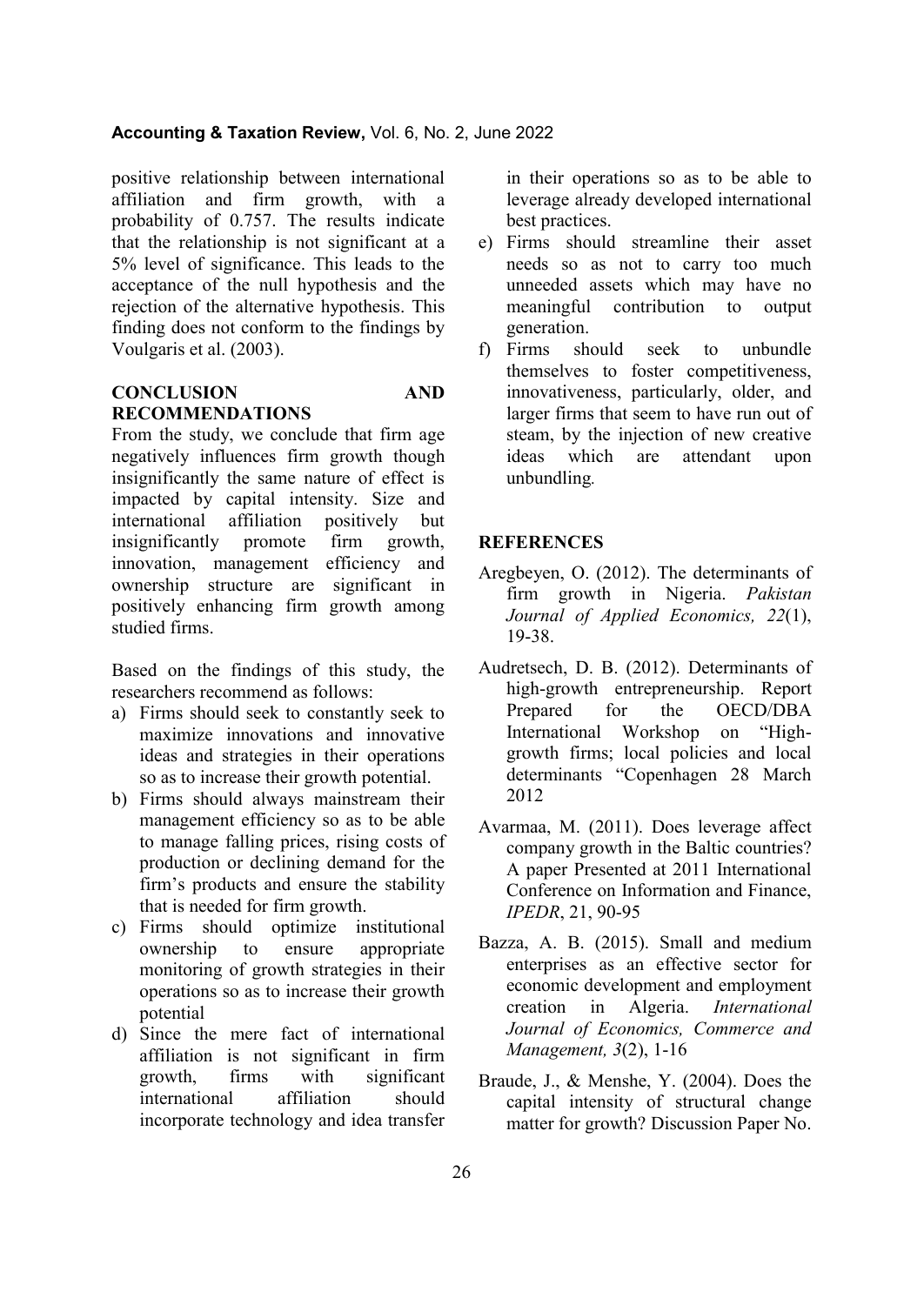2004.10, Research Department, Bank of Israel. Available at [www.boi.org.il](http://www.boi.org.il/)

- Bui, A.T., Lambert, S., Phung, T.D., & Reynolds, G. (2021). The impact of business obstacles on firm growth and job satisfaction in East Asia and Pacific nations. *Sustainability, 13* 10949
- Burger, A., Danijan, J., Kostevc, C., & Rojec, M. (2013). Determinants of firm performance and growth during economic recession: The case of Central and Eastern European countries. Grincoh Working Paper Series, No 1.09 Available at<http://www.ier.si/>
- Carrizosa, M. T. (2007). Firm growth, per distance and multiplicity of equilibrium: And service industries. *Universities Revival Virgil,* 231-272
- Coad, A. J. (2007). Empirical investigations into the characteristics and determinants of the growth of firms. A PhD Dissertation, Sant'Anna A School of Advanced Studies, Universite Paris.
- Coad, A., & Holzt, W. (2010). Firm growth: Empirical analysis. The Papers on Economics and Evolution, Evolutionary Economics Group (eds). Available at
- Coban, S. (2014). The interaction between firm growth and profitability: Evidence from Turkish (Listed) manufacturing firms. *Bilgi Economisive Ionetimi Dergisi, 9*(2),73-82
- Colombelli, A., Haned, N., & Les Bas, C. (2013). On firm growth and innovation: some new empirical perspectives using French CIS (1992 - 2004). *Structural Change and Economic Dynamics, Elsevier* 26, 14-26
- Corporate Financial Institute (n.d). Profitability ratios: Measures of a company's earning power.

Available at a state at a state at a state at a state at a state at a state at a state at a state at a state at a state at a state at a state at a state at a state at a state at a state at a state at a state at a state at [https://corporateFinanceinstitute.com](https://corporatefinanceinstitute.com/)

- Corsino, M., & Gabriele, R. (2010). Product innovation and firm growth: Evidence from the integrated circuit industry. *Industrial and Corporate Change*, 2010, 29-56
- Dahmash, F., Al Salsmat, W Masadeh, W.M., & Alshurafat, H. (2021). The effect of internal factors on its profitability: Evidence from Jordan. *Investment Management and Financial Innovations. 18*(2), 130-143.
- Demirel, P., & Mazzucato, M (2010). Innovation and firm growth: Is R&D worth it? A Working Paper. Available at [https://pdfs.semanticscholar.org](https://pdfs.semanticscholar.org/)
- Duarte, A.L.C.M, Brito, L.A.L. Di Serio, L.C., & Martins, G.S. (2011). Operational practices and financial performance: An empirical analysis of Brazilian manufacturing companies. *Brazilian Administration Review, 8*(4), 395-411
- Etudaiye-Muhtar, O. F., & Ahmed, R. (2014). Banking sector development and corporate leverage: Empirical evidence from South African firms. *International Journal of Economics and Finance, 6*(8), 278-288
- Fiala, R., & Hedija, V. (2015). The relationship between firm size and firm growth: The case of Czech Republic. *Act universitaties Agriculture ae et siliviculturae Mendeliance Brunensis, 63*(5), 1639-1644
- Gabreyesus, M. (2007). Growth of micro enterprises: Empirical evidence from Ethiopia. A Discussion Paper, Ethiopian Development Research Institute (EDRI)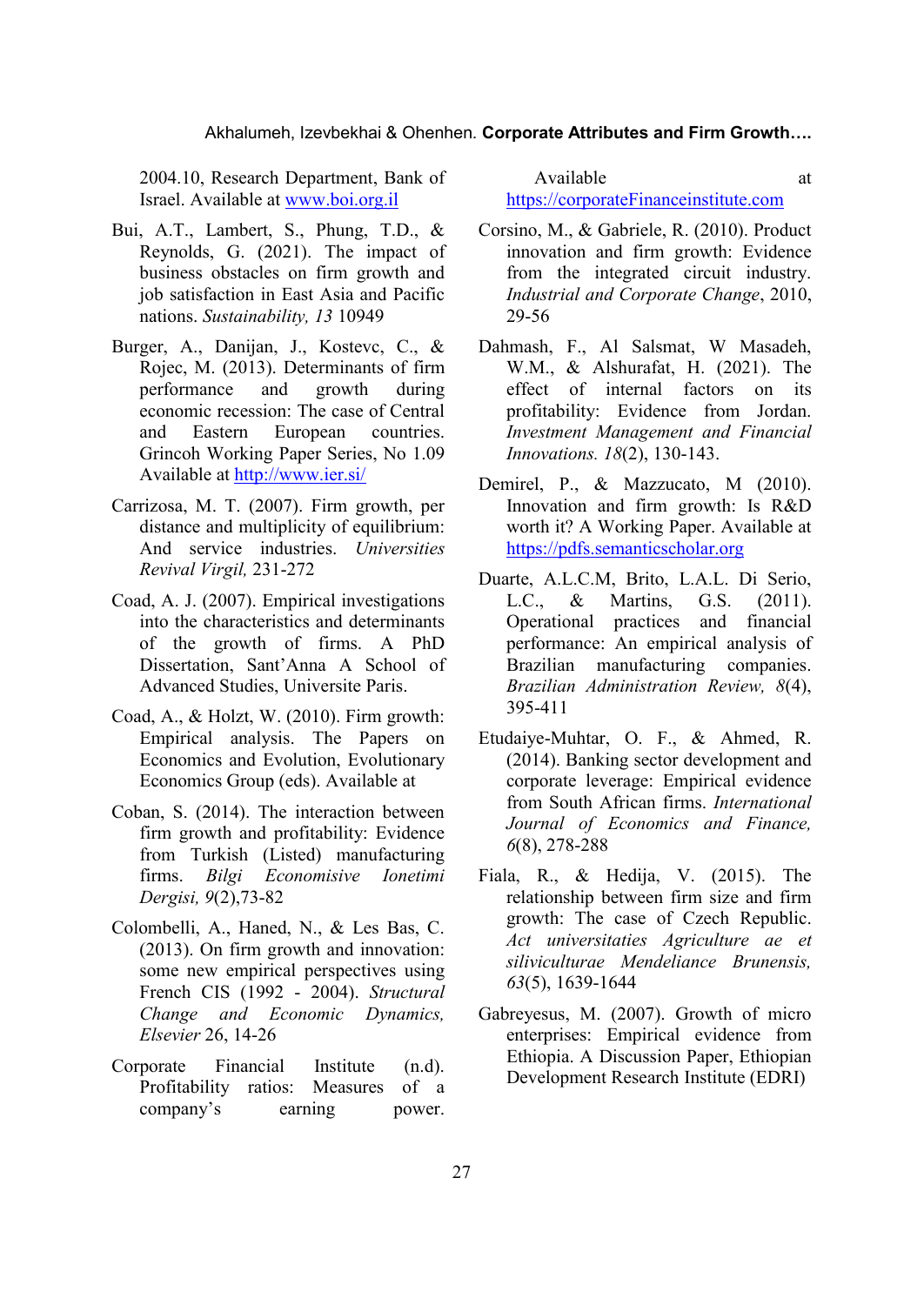- Gelen, D.T., & Wakuma, D. (2016). Analysis of growth determinants of micro and small enterprises in urban area of West Shoa, Oromia Regional State, Ethiopia. *Journal of Economics and Sustainable Development, 7*(15) 1- 15.
- Gopinath, R. C. (2012). Understanding the determinants of firm growth in Young REITS. Working Paper.
- Gremsley, S. (n.d). Definition of profitability. Available at <https://study.com/academy/lesson>
- Grenades, A. (2018). Debt Vs equity financing: Pros and cons for entrepreneurs. *Forbes*. Available at [https://en.forbes.com](https://en.forbes.com/)
- Gruenwald, R. K. (2016). Causes of small and mid-cap companies in the DACH countries. A Dissertation, Cracow University of Economics Available at <https://r.uek.kow.pl/bitstream>
- Hamour, B., Al-Rdaydech, M., & Chazalat, A. (2018). Effect of financial leverage on firm growth: Empirical evidence from listed firms in Amman Stock Exchange. *Investment Management and Financial Innovations, 15*(2), 154-165.
- Harabi, N. (2007). Determinants of firm growth: An empirical analysis from Morocco. A Working Paper (MPRA). Available at [http://Mpra.ub.Un-](http://mpra.ub.un-muencheride/)[Muencheride](http://mpra.ub.un-muencheride/)
- Hassan, R. S., & Hart, M. (2016). The determinants of small firm growth: An empirical study on Egypt. *The Business and Management Review, 7*(2), 41-52.
- Hofstand, D. (2009) Understanding Profitability Available at [https://www.extension.iastate.edu](https://www.extension.iastate.edu/)
- Honio, Y., & Harrada, N. (2006). SME policy, financial structure and firm growth: Evidence from Japan. *Small Business Economics*, *27*(4), 289-300
- Huynh, K. P., & Petrunia, R. J. (2009). Age effects, leverage and firm growth. A Working Paper, Available at gcoe.ier.bit-u.ac.jp/CAED
- Jennifer, C. (2014). Capital intensity ratio: When less is more. Available at [https://blog.udeny.com](https://blog.udeny.com/)
- Katua, N. T. (2014). The role of SMEs in employment creation and economic growth in selected countries. *Interactional Journal of Education and Research, 2*(12), 461-472
- Khalid, G. K, Farooq, S.U., & Raza, S.H. (2009). Empirical study of employment growth rate in small and medium enterprises. *Journal of Management Sciences, 2*(2),309-323
- Kim, W. S., Park, K., & Lee, S.H. (2018). Corporate social responsibility, ownership structure and firm value: Evidence from Korea. *Sustainability*, 10, doi:10.3390/su10072497
- Kimathi, M. H., Galo, M. N., & Melissa, A. G. (2015). Effect of leverage on performance of non-financial firms listed at Nairobi Securities Exchange. *Journal of Financial and Accounting, 3*(5), 132-139
- Leon, F. (2020). Firm growth in developing countries: Driven by external shocks or internal characteristics. Hal-03004383.
- Loi, T. H., & Khan, A. A. (2012). Determinants of firm growth: Evidence from Belgian companies. A Master's Thesis, Universit eit Gent. Available at
- Malinic, D., Dencic-Mihajlov, K., & Grabinski, K. (2020). Reexamination of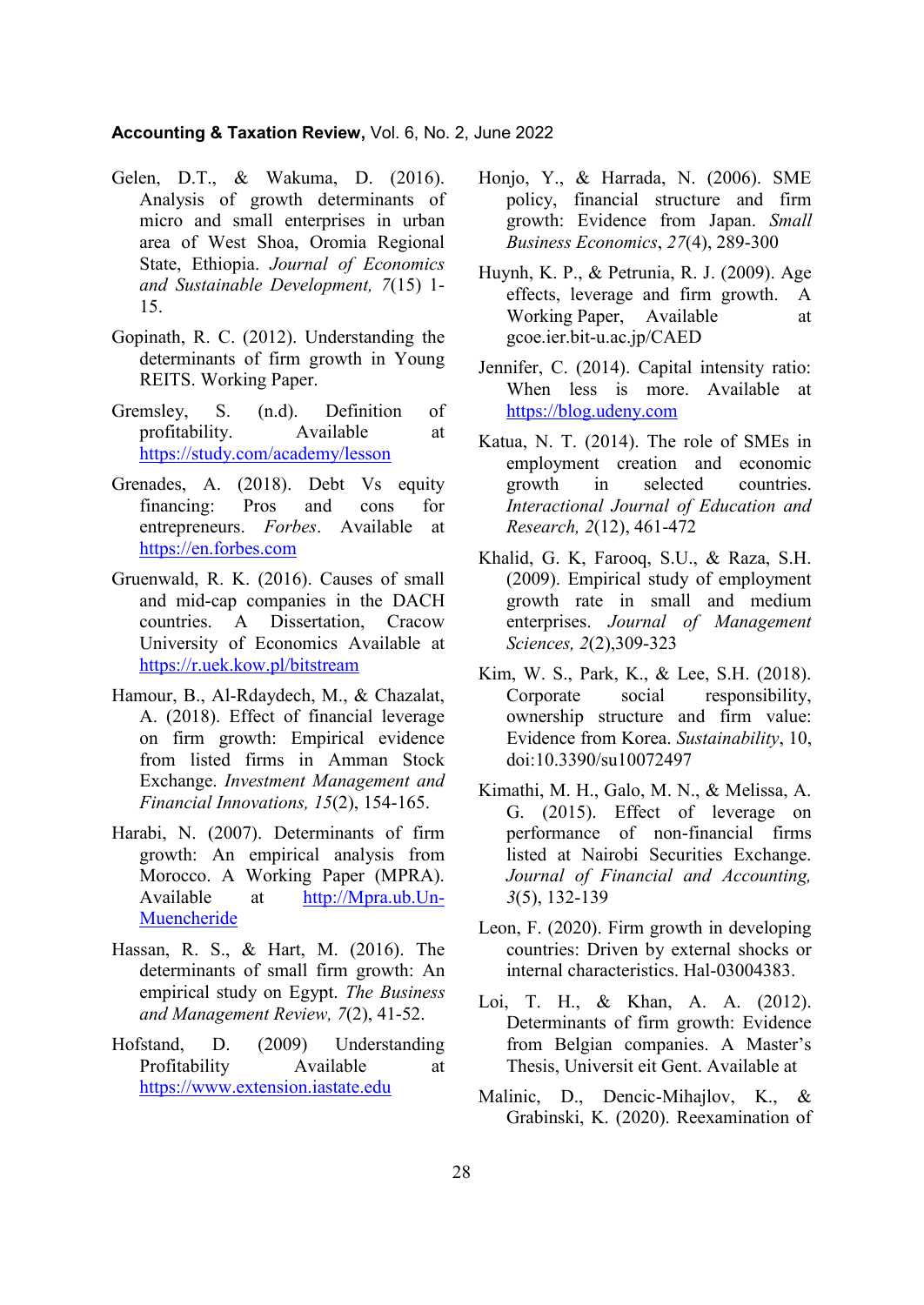#### Akhalumeh, Izevbekhai & Ohenhen. **Corporate Attributes and Firm Growth….**

the determinants of firms' growth in periods of crisis. *Zb. rad. Ekon. fak. Rij. 38*(1), 101-124.

- Moreno, J., & Castillo L.L. (2011). Corporate growth age and ownership structure. *Journal of Business and Management, 12*(1), Available at [https://cccol.com](https://cccol.com/)
- Niskanen, M., & Niokanen, J. (2007). The determinants of firm growth in small and micro firms-evidence on relationship lending effects. A working paper, Available at
- Obaidullah, D. (N.D). Capital intensity ratio Available at a state at a state at a state and a state at a state at a state at a state at a state at a state at a state at a state at a state at a state at a state at a state at a state at a state at  $\alpha$  state at a state [https://Xplained.com/796295/](https://xplained.com/796295/) Capital intensity-ratio
- Oliveira, B., & Fortunate, A. (2004). Determinants of firm growth: A comparative study between a panel of Portuguese manufacturing and services firms. A Paper Presented at the  $31<sup>st</sup>$ Conference of the European Association for Research in Industrial Economics, Berlin 2-5 September,2004
- Papadaki, E., & Chami, B. (2002). Growth determinants of micro-businesses in Canada. A Discussion Paper.
- Papadaki, E., & Chami, B. (2002). Growth determinants of micro-business in Canada. A Discussion Paper.
- Presetyantoke, A., & Parmono, R. (2009). Does firm size matter? An empirical study of firm performance in Indonesia. *Journal Manajenen Bisnis, 2*(2), 147- 158.
- Pugsley, B. W., Sedlacek, P., & Sterk, V. (2018). The nature of firm growth. Working Paper. Available at
- Safiriyu, A. M., & Njogo, B. O. (2012). Impact of small and medium scale

enterprises in the generation of employment in Lagos State. *Kuwait Chapter of Arabian Journal of Business and Management Review, 1*(11), 107- 141

- Santi, C., & Santoleri, P. (2016). Exploring the link between innovation and growth in Chilean firms. Lexi Working Paper Series 2016/09. Available at <http://hdle.handle.net/10419/174518>
- Saridakis, G., Lai, V., Torres, R.I., & Mohammed, A.(2017). Actual and intended growth in family firms and non-family owned firms: Are they different? ERC Research Paper 60. Available at a state at a state at a state and a state at a state at a state at a state at a state at a state at a state at a state at a state at a state at a state at a state at a state at a state at a state at a state at [https://www.enterprisesresearch,ac,uk](https://www.enterprisesresearch,ac,uk/)
- Segarra, A., & Teruel, M. (2009). Small firms growth and financial constraints. Catedra Innvacio Empress Available at [Xreap@Pcb.ub.es](mailto:Xreap@Pcb.ub.es)
- Spesha, A., & Woerter, M. (2018). Innovation and firm growth over the business cycle. *Industry and Innovation*. DOI 101.1080/13662716.2018.1431523
- Stenholm, P., Pukkisen, T., & Heinonen, J. (2015). Firm growth in family businesses. The role of entrepreneurial orientation and entrepreneurial activity. *Journal of Small Business Management, 54*(2) 697- 713
- Steyn, J. P. (2012). Using capital intensity and return on capital employed as fitters for security selection. A Thesis, University of Stellanbosh. Available at <https://scholar.sun.ac.za/bilstream>
- Swedish Entrepreneurship Forum. Available at<https://entreprenorskapsforum.se/se>
- Tajnikar,M, Ponikvar, N., & Bonca, P.D. (2016). Characteristics of firms with